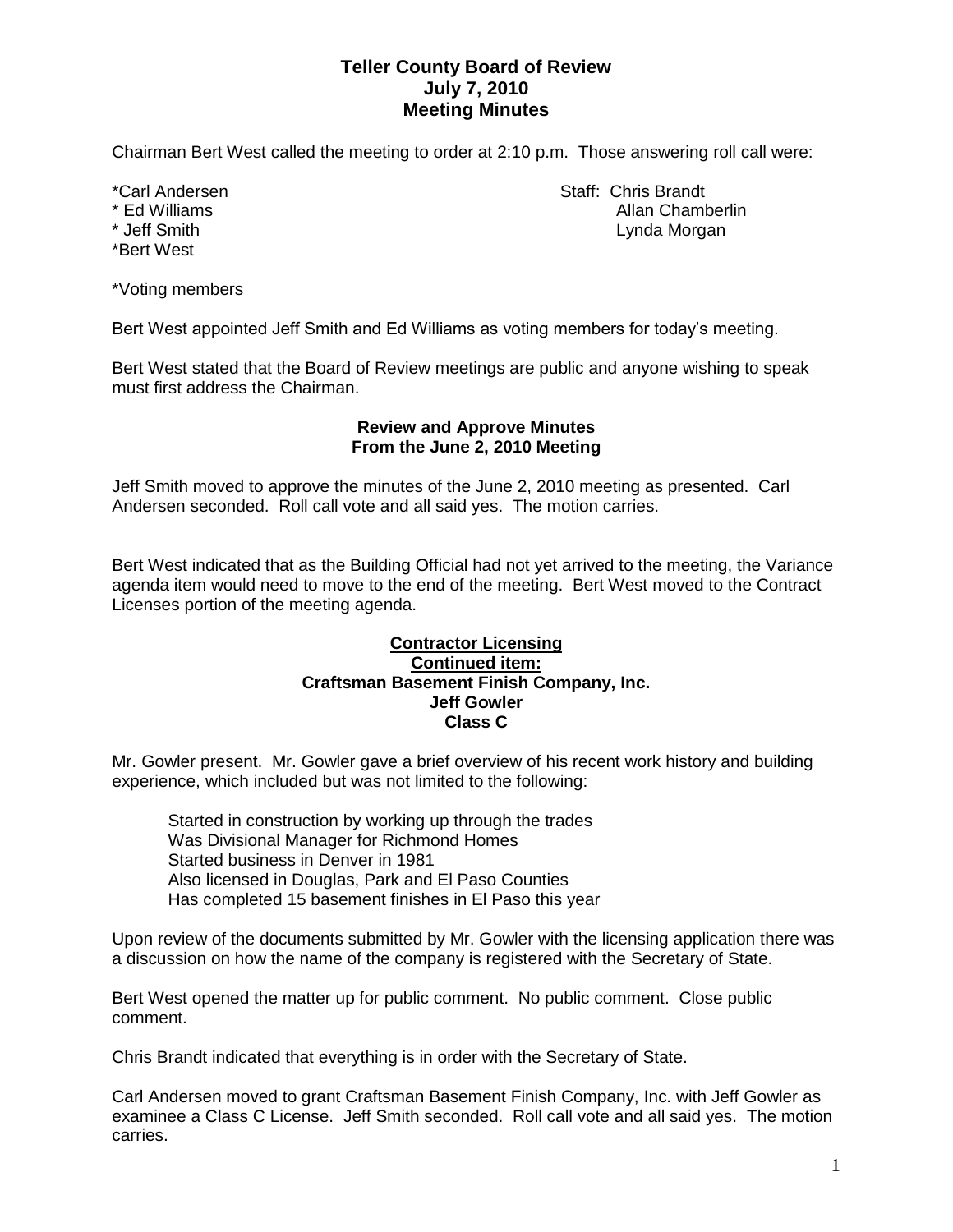#### **Executive Custom Construction, Inc. Gary Erickson Class A**

Mr. Erickson present. Mr. Erickson gave a brief overview of his recent work history and building experience, which included but was not limited to the following:

Native to the area Been a licensed contractor since 1975 Has held a license in El Paso since 1992 Built a church in Greenwood Village with a seating capacity of 5,000 Bought and developed the Northgate facility in Colorado Springs Built the Meadow Park Shopping Center at Powers & I-25 in Colorado Springs Has future opportunity in Teller County to build the proposed Womack Ministries campus in Woodland Park

Bert West opened the matter up for public comment. No public comment. Close public comment.

Carl Andersen moved to grant Executive Custom Construction, Inc. with Gary Erickson as examinee a Class A License. Jeff Smith seconded. Roll call vote and all said yes. The motion carries.

### **Reactivation of License 4836C-1 Outdoor Escapes, Inc. Douglas Lind**

Mr. Lind is not present. Bert West moved this agenda item to the end of the meeting and moved to the Board Discussion item.

# **BOARD DISCUSSION**

### **A. Discussion on a proposed code change Article II, Section 101, Definitions – "Agent"**

Staff requested the Board consider revising the "Agent" definition for better clarity and definition of the parameters in which an "Agent" may act on behalf of a homeowner. Staff also provided a history of how the "Agent" aspect has worked in the past and indicated that there has been an increase in the use of the "Agent" by homeowners. Board discussion included but was not limited to the following:

- Define the scope and range an "Agent" should have on a project
- Develop a criteria they must meet in order to be an "Agent"
- Tie the definition in with the homeowner's criteria stipulating how many times they can be an "Agent" before they are considered and must meet a contractor's requirements
- Determine if the "Agent" is for hire or not
- Family members would not fall under an "Agent" status

The Board asked that staff prepare a proposal to bring forward for further discussion and consideration that would include some or all of the points brought up in today's meeting.

At 2:35 p.m., Bert West called for a 5 minute recess. At 2:45 p.m. Bert West re-convened the meeting and moved back to the Request for Variance item of the meeting agenda.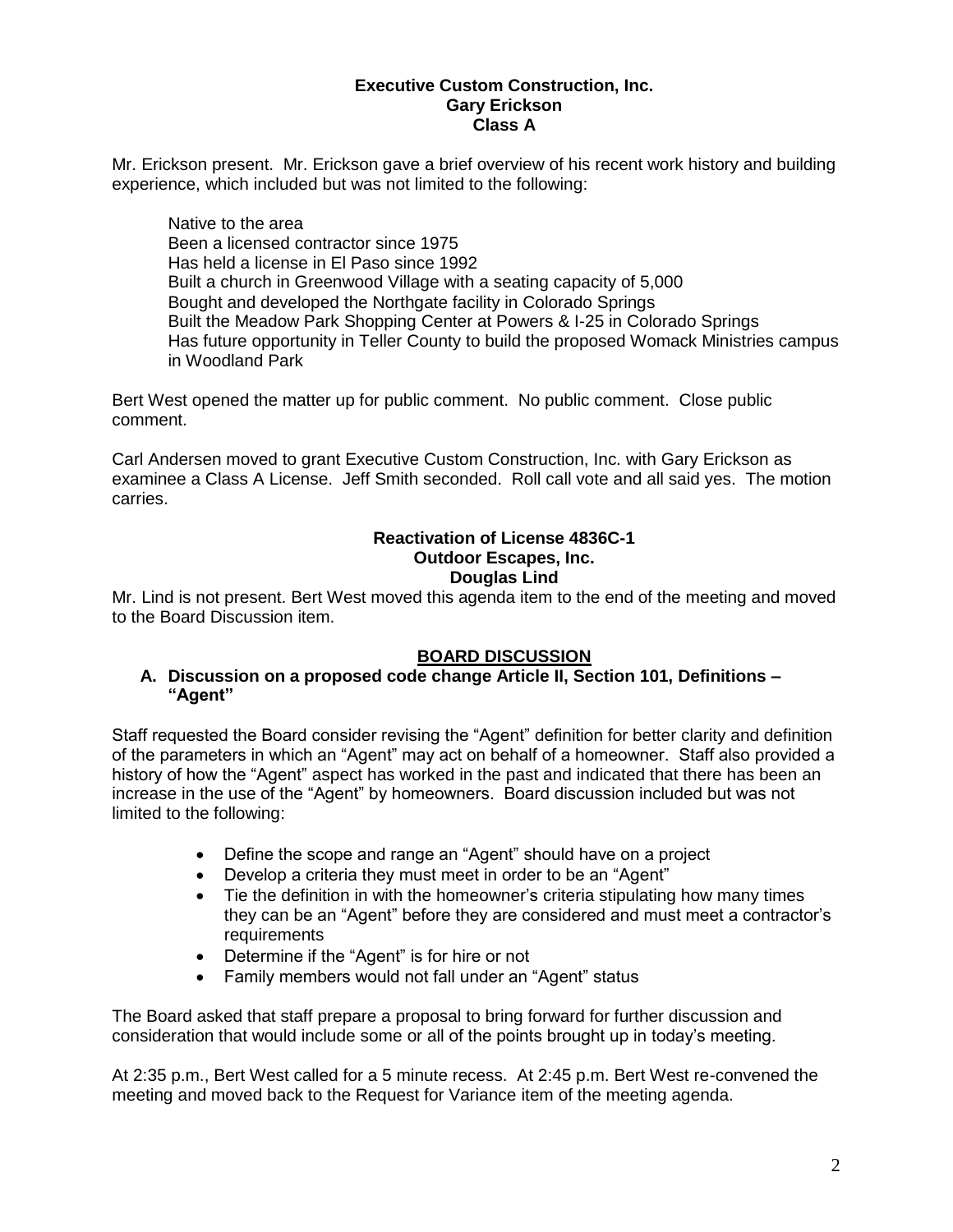## **A. Request from Ben & Catherine Everett at 780 Pinon Ridge Dr. for a variance on permit fees for an unpermitted finished basement**

Al Chamberlin presented the staff report and provided additional handouts of the applicable code sections from the 2003 International Residential Code Commentary referenced in the report that consisted of the following for discussion:

> Section 102.7.1 Additions, alteration or repairs Section R105.1 Permits Required Section R108.2 Schedule of Permit Fees Section R109.3 Inspection Requests Section R113.1 Unlawful Acts Section 302 Dangerous Building of the 1997 Uniform Abatement of Dangerous Building Code

Mr. Chamberlin provided a brief history of the structure as it relates to the Request for Variance that included but were not limited to the following:

- The permit for the original construction of the house was valued, issued and fees were collected for a house with an unfinished basement of 1157 square feet
- The violation was discovered when the Everett's applied for a plumbing permit to finish the bathroom located in the basement
- Building Department did allow for the plumbing & electrical permits to be pulled and inspection performed for the bathroom area only
- The Everett's did apply for a basement finish permit but have not paid the fees for the finished space portion of the permit. The requested Variance is to eliminate the fees for the basement finish project.
- It has been the building department's policy that the current owner of any property found to have code violation(s) is the responsible party to correct the violation(s) and to bring the structure into compliance with the code.
- The process for achieving compliance is by obtaining the appropriate permit(s), paying the fees for the permit(s) and requesting the appropriate inspection(s), and finaling the permit(s)
- Basement finish type projects are typically straight forward projects that do not involve any engineering components and/or reports
- The direct vent and waste portion of the plumbing system is usually already in place and capped, which makes it easier to verify for compliance
- When inspections for the bathroom were performed the inspector did note that there were several safety issues in the finished basement area that did not meet code
- The basement finish permit(s) will be determined and issued under the now existing code(s)
- The Building Department spends time and effort on these situations, and the fees are appropriate

It is the recommendation of the building department to deny the request for the variance by Ben & Catherine Everett and require that they pay the applicable fees and comply with the codes that are in effect.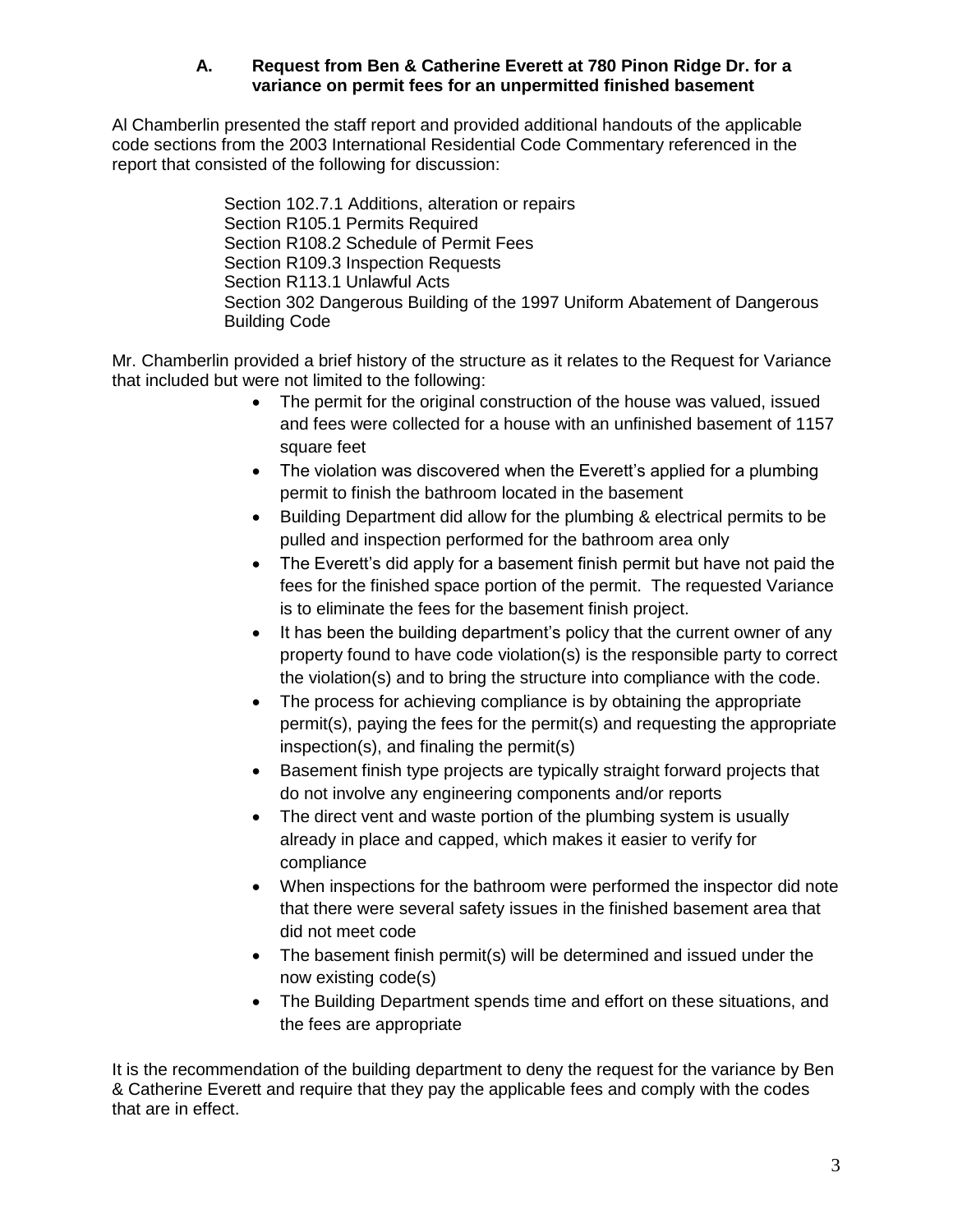Ben & Catherine Everett present. The Everett's comments on the matter included but were not limited to the following:

- Explained how the matter was discovered when pulling the plumbing permit
- They feel the permit fees calculated for the basement finish are punitive
- In budgeting for the bathroom project they did not budget for the finished space fees
- They just wanted to finished the stubbed in bathroom
- Vents that are in place were prepped for completion at time of installation
- Spoke with original builder of the house who indicated he did not finish the basement area
- Discussed the safety issues the inspector found and indicated they would be willing to fix those items
- Mrs. Everett stated that she had tracked down previous invoices of work done on the home

The Everett's submitted the following items for the Board's review:

The Teller County Assessor's Property Records Account Information History of the Real Estate Records of previous sales of the house Current pictures of areas on each level of the house

Board discussion included but was not limited to the following:

- Extensive review of the original construction file permit U92-4358, which staff provided from building department archives
- In the original construction file supporting documentation was found from the City of Woodland Park's Building Permit Authorization application reflecting proposed unfinished basement square footage as 1,157 square feet
- Review and discussion on the documents and pictures the Everett's submitted
- From the pictures provided it appeared that the basement was finished in a relatively close time frame to the original construction

At 3:05 p.m. Bert West called a 10 minute recess. At 3:14 p.m. Bert West re-convened the meeting.

There was further review and discussion on the documents in the original construction file and the pictures provided by the Everett's.

Bert West opened this matter up for public comment. No public present. It was noted that the only member in the audience was the County plans examiner, Chris Drone. Close public comment.

- Discussion on what type and number of inspections would be required to complete and close out the finish basement permit, including those related to the safety issues
- The Everett's expressed they were all right with the remaining inspections however, they are not all right with the fees for the finished space due on the permit